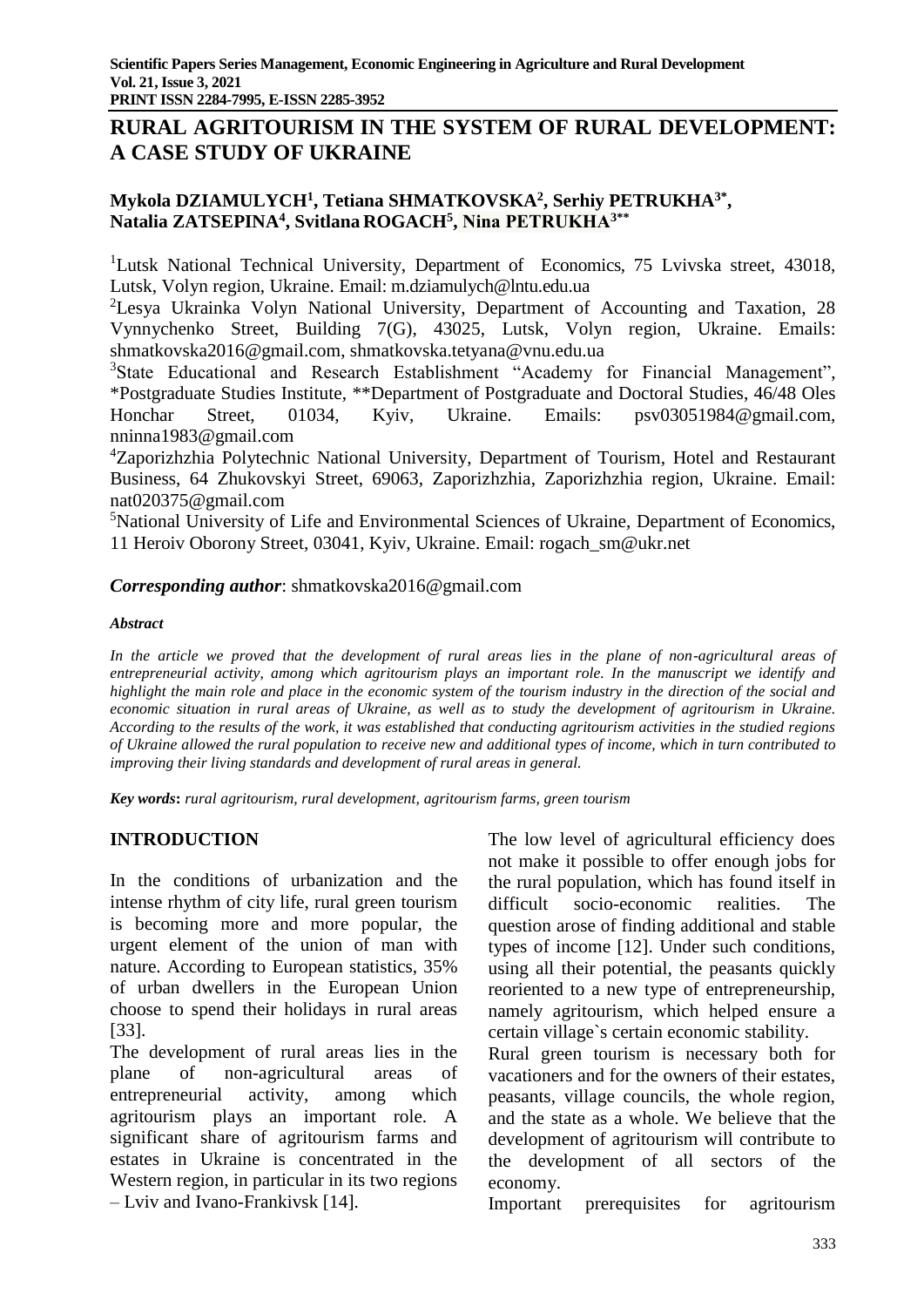activities were available labour and land resources, free rural housing, clean rural environment, natural resources, rich historical and cultural heritage [15]. Agritourism is associated with an increase in the number of agro-villages and farmsteads, which receive a larger flow of tourists who invest in rural infrastructure, improving the welfare of farmers, and thus contribute to the development of the village, which is the cradle and treasure of Ukrainian traditions. As Viacheslav Lypynskyi once said: «Without tradition, there is no culture, without culture there is no nation» [46]. The development of agritourism and green tourism in rural areas was studied in their works O. Agres [1], O. Apostolyuk [2], O. Binert [3], V. Chegley [5], M. Dziamulych [7-10; 34-36], S. Hutkevych [12], V. Lypchuk [14, 15], I. Lytvyn [16], L. Marcuta [19], L. Marmul [20], A. Popescu [21, 22; 23; 24; 25; 26; 27; 28; 29; 30; 31; 32], O. Serdiukova [33], R. Sodoma [37, 38], O. Stashchuk [39, 40; 41], I. Tsymbaliuk [42], І. Yakoviyk [44], Ya. Yanyshyn [45], L. Zaburanna [46], I. Zhurakovska [47].

# **MATERIALS AND METHODS**

The purpose of our article is to identify and highlight the main role and place in the economic system of the tourism industry in the direction of the social and economic situation in rural areas of Ukraine, as well as to study the development of agritourism in Ukraine.

The research is characterized by a comprehensive and systematic approach to solving current problems and solving problems of formation of rural agritourism in the system of rural development, in the process of which a system of modern methods, techniques, and tools of research was used.

The study used a set of modern methods, including methods: theoretical generalization, systems analysis (to systematization of theoretical foundations and foreign experience in the development of agritourism in rural areas of Ukraine);

- method of analysis and synthesis, methods of abstraction (to scientific substantiation and generalization of proposals for solving the problems of agritourism in rural areas and development of recommendations for further development of rural green tourism and agritourism in Ukraine);

methods of comparative, structural, functional analysis (to provide substantiation of conclusions and recommendations obtained from the results of the study), etc.

## **RESULTS AND DISCUSSIONS**

Ukraine, which is rich in natural and recreational resources, has all the prerequisites for the successful development of rural green tourism. In Ukraine, there are about 150 thousand potential participants in rural green tourism [17].

From ancient times to the present day it is known that the main value of Ukraine is its rich lands, in its beautiful nature, which has always been the main treasure for its conquerors. Over the past 5 years, the number of tourists has tripled.

The potential demand for agritourism services in Ukraine is quite high. This opinion is justified by the significant activity of the Ukrainian population in terms of tourism outside Ukraine (Fig. 1). Therefore, highquality agritourism services can be both a good alternative to foreign recreation and its interesting addition and expansion because the consumption of healthy products (fresh vegetables and fruits) grown by villagers and consumed directly from the field and stay in natural scenic climates conditions of Ukraine can create preconditions for interesting and full rest in the countryside and rapid development of agritourism.

Rural green tourism plays an important role in the organization of leisure and recreation and accounts for a significant share in the tourism industry, thereby expanding the boundaries of the national economy. It is worth noting that the positive socio-economic impact of rural green tourism is hampered by the difficult life of the rural population and urbanization. Thus, according to the State Statistics Service of Ukraine, there is an annual population decline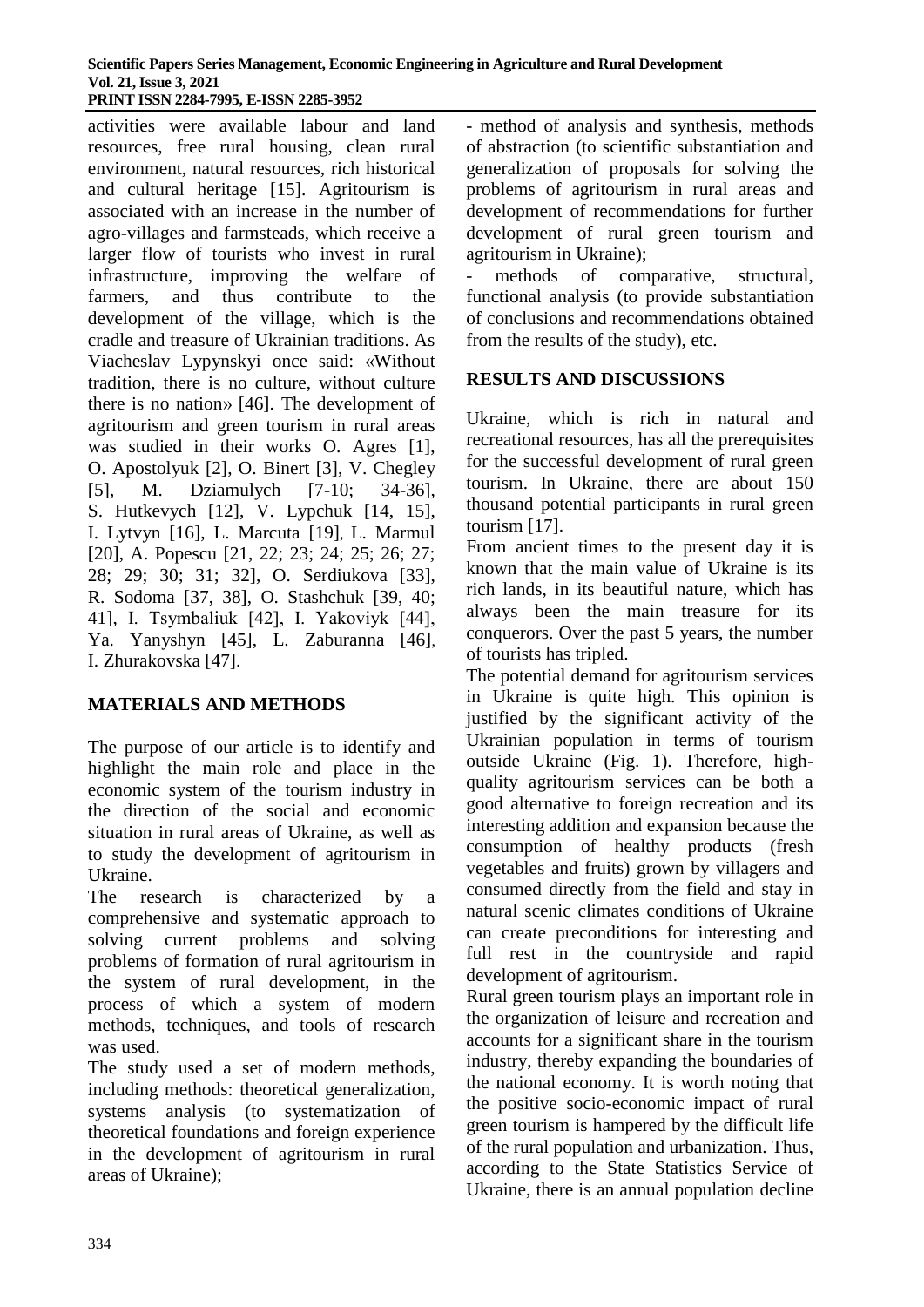of 9% in rural areas. Addressing these issues requires support from the government and the public [43].



Fig. 1. The cartogram of the grouping of visits of other countries by Ukrainians for the purposes of tourism in 2019, persons

Source: own development, built according to the Administration of the State Border Guard Service of Ukraine (information submitted without taking into account the service personnel of vehicles and servicemen).

Rural green tourism contributes to the economic development and prosperity of the country, addressing several issues related to:

– increase in jobs in the village;

– creation of improvement of estates and villages as a whole, development of infrastructure;

– increase in income and average living standards at low cost;

– the opportunity to sell local products to tourists, receiving income from it;

– organization and increase of protection of local historical monuments, preservation of local customs and traditions, folklore, folk crafts;

– raising the cultural and educational level of the rural population, etc.

In the world, rural green tourism is seen as an

alternative to agriculture in terms of income. In addition, the development of rural tourism infrastructure does not require such significant investments as other types of tourism and can be carried out at the expense of the peasants themselves without additional investment. Reducing migration from rural to urban areas will save significant financial and material resources, because, according to experts of the European Bank for Reconstruction and Development, resettlement in rural areas is 20 times more expensive than creating conditions for his life and work in rural areas [11].

Thanks to the use of such a form of recreation as green tourism, many Western European countries have made a giant step in the development of the rural economy.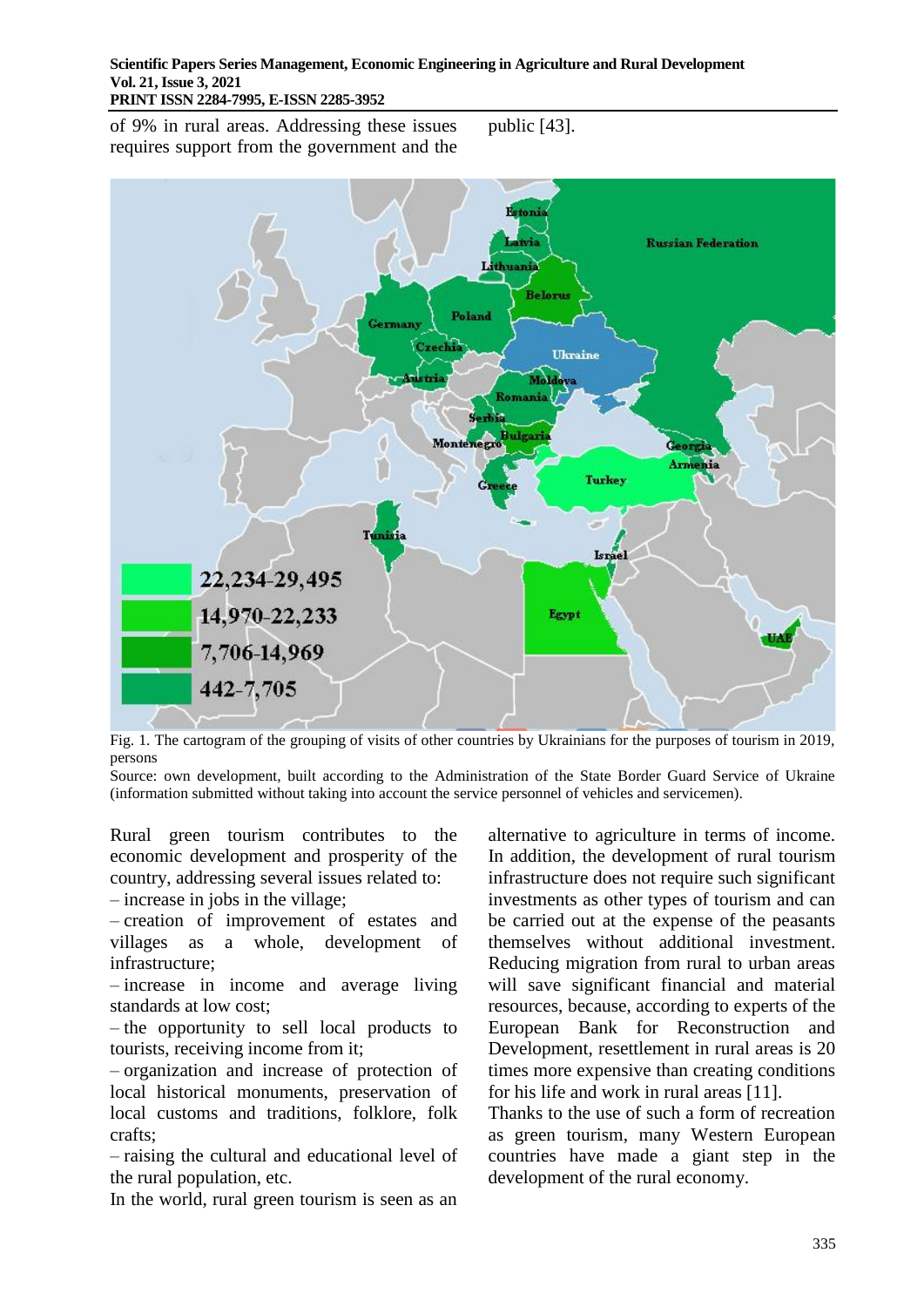The development of rural green tourism in the world began in the second half of the 20th century when in England and the United

States was created the concept of "Bed & Breakfast" – living about 7 days in empty rooms, regardless of their location (Table 1).

| Table 1. Classification of recreation bases belonging to the type «bed & breakfast» |  |  |  |
|-------------------------------------------------------------------------------------|--|--|--|
|                                                                                     |  |  |  |

| <b>Characteristic</b><br><b>Name</b> |                                          | <b>Feature</b>                             |  |  |
|--------------------------------------|------------------------------------------|--------------------------------------------|--|--|
|                                      | Rented cottage in a resort and           | Location by the sea, lake or in the        |  |  |
| <b>Bed &amp; breakfast</b>           | recreational area, in an area that has   | mountains                                  |  |  |
| cottage                              | the status of a rural area or belongs to |                                            |  |  |
|                                      | the resort                               |                                            |  |  |
|                                      | Family vacation with children in         | Possibility of rest in "home" atmosphere   |  |  |
| <b>Bed &amp; breakfastfarm</b>       | picturesque countryside with valuable    | of children of different age groups        |  |  |
| vacation                             | recreational resources                   | separately from parents                    |  |  |
|                                      | Accommodation in the house of the        | Acquaintance with traditions, culture, a   |  |  |
| <b>Bed &amp; breakfast</b>           | owner of the farmstead together          | life of that family with which guests live |  |  |
| homestay                             | with his family in separate guest        |                                            |  |  |
|                                      | rooms                                    |                                            |  |  |
|                                      | Accommodation in a farmer's house        | Eating products grown by the owner of      |  |  |
| <b>Bed &amp; breakfast</b>           | or in a campsite on the farm             | the estate, participation in agricultural  |  |  |
| farmstay                             |                                          | work on the farm                           |  |  |
| $\sim$<br><b>FF1</b>                 |                                          |                                            |  |  |

Source: [5].

In Ukraine, in particular, there are no systematic data on tourist activity of the population in rural areas. The only information obtained from individually targeted surveys is available. For example, according to surveys of agritourists who were on vacation in rural areas of the Vinnytsia region of Ukraine, it was found that the largest share of such agritourists came from neighbouring regions, namely – Kremenchuk and Kyiv regions of Ukraine (Fig. 2). The obtained results provide grounds to claim that Ukrainians are interested in agritourism services in rural areas with good climatic conditions and sufficient infrastructural development.

It should be noted that in Ukraine there are many interesting places located in relatively prosperous ecological regions. The most active regions that develop green tourism on their territory are Transcarpathian, Ivano-Frankivsk, Vinnytsia, Kyiv, Lviv, Poltava [15].

We studied the peculiarities of conducting and developing agritourism activities in the Lviv and Ivano-Frankivsk regions of Ukraine, as they are characterized by high favourable for the development of agritourism, the availability of sufficient climate and recreational resources. In particular, the largest share of rural farmsteads and agritourism farms is concentrated in the Carpathian recreational region, due to favourable climatic conditions, specific terrain, picturesque landscapes, ecologically clean areas, the availability of sufficient rural historical resources in Ukraine, and the number of facilities, the preservation of national authentic traditions and skills, high culture of management and the mentality of the indigenous population.

The resource potential of agritourism is formed by: natural, recreational, industrial, demographic, logistical, socio-economic, informational, political and legal, historical, and ethnocultural resources [12; 14]. The treasury of the nature reserve fund of the Lviv region of Ukraine consists of 350 objects with a total area of 175 thousand hectares, which is 7% of the region, while the nature reserve fund of the Ivano-Frankivsk region of Ukraine includes 474 objects with a total area of 218.8 thousand ha, which is 15.7% of the total area of the Ivano-Frankivsk region. The recreational potential of the region is 30% of the national with a large share of forested areas [17; 18].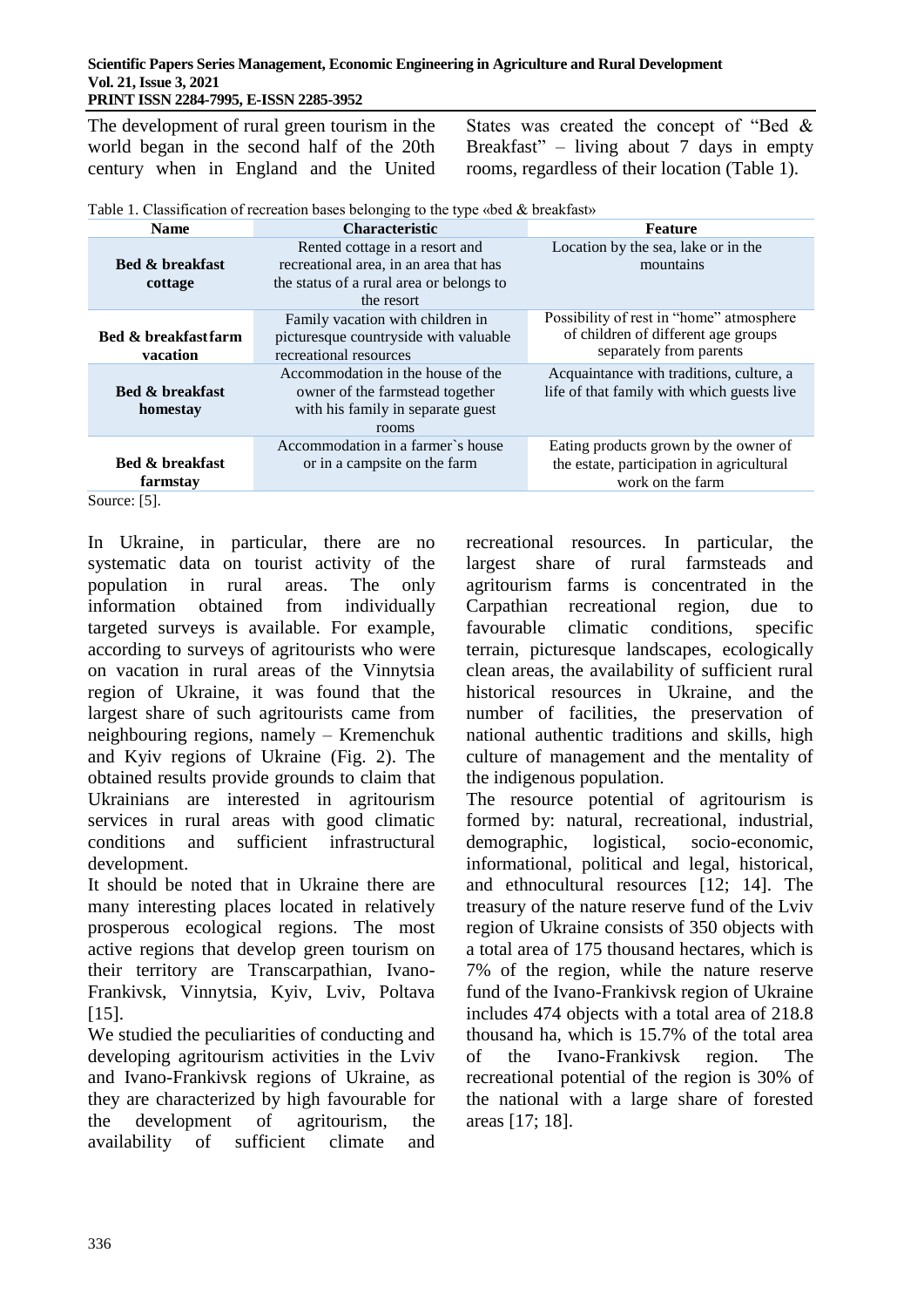

Fig. 2. Map of visualization of tourist attractiveness of Vinnytsia region of Ukraine in 2019 (according to the results of a survey of vacationers in rural areas of the region from other regions of Ukraine) Source: own development based on the results of the survey.

Living space in rural areas of the Lviv region  $-15,924$  thousand m<sup>2</sup>, or 28.3% of the total housing stock, it is about 205.4 thousand private rural houses, of which 37.2 thousand uninhabited, while in the Ivano-Frankivsk region living space in rural areas is 12,637 thousand  $m^2$ , or 36.7% of the housing stock about 172.5 thousand private homes. It should be noted that according to the administrative division in the Lviv region there are 1,850 rural settlements (the largest number in Ukraine), and in the Ivano-Frankivsk – 765 rural settlements [17; 18].

As of January 1, 2016, the share of the rural population in the Lviv region of Ukraine was 989.3 thousand people (39.03%), while in the Ivano-Frankivsk region of Ukraine this figure was 777.8 thousand people (56.26%). Labour resources of the Lviv region of Ukraine number 592 thousand people of the rural working population with an employment rate of 52.9%, while in the Ivano-Frankivsk region of Ukraine this figure is 697 thousand people with an employment rate of 54.1% [17; 18].

According to the results of the study, it is established that the development of agritourism is characterized by high zonation. The main share of agritourism farms is located in the mountainous and foothill zone

of the Carpathians. Almost nine out of ten agritourism farms are concentrated here. Certain agro-recreational units have been formed, i.e. «a set of agro-recreational points grouped around a resort and tourist centre within a certain compact area» [14]. Such well-known agro-recreational hubs in the Carpathian region of Ukraine are Slavske in Lviv, Kosiv, and Yaremche in the Ivano-Frankivsk region. Of the total number of rural estates that provide tourist services, 67.9% are located here [12]. Agritourism farms also operate on a slightly smaller scale in other natural areas, in particular in Zhovkva, Yavoriv, Kamianka-Buzka, Busk, and Zolochiv districts of the Lviv region. Selective surveys of agritourism farms showed that in 2019 in the study region rested about 112.9 thousand people. At the same time, the stay of one tourist on the farm was 2-3 days.

Scientists and specialists in the field of agritourism have developed an integrated indicator of agritourism attractiveness of the regions of Ukraine studied by us according to the following distribution of selected attractiveness criteria:

1) wooded area  $(x1)$  – 29 %; 2) availability of agricultural land  $(x2) - 25$  %; 3) ecological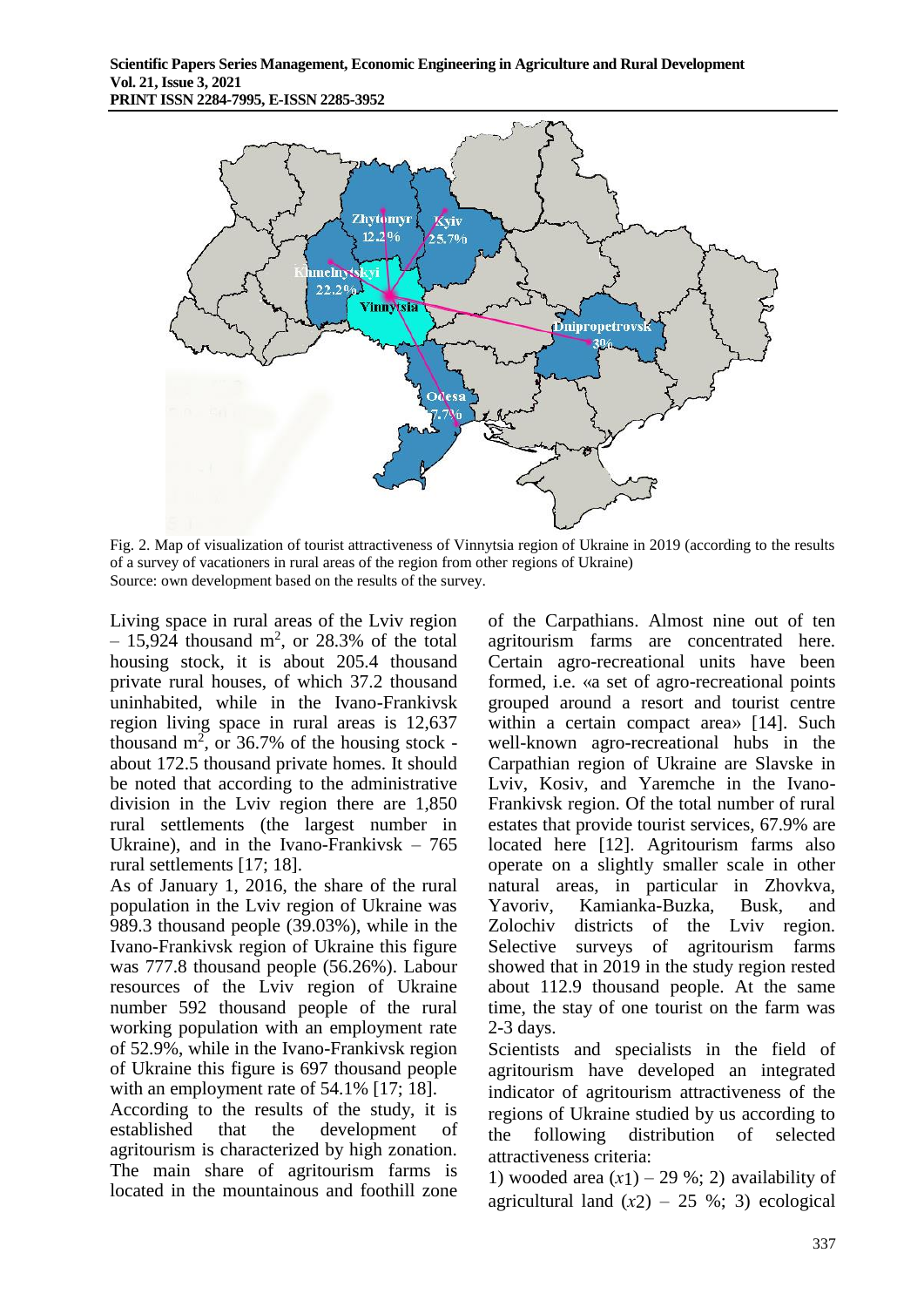purity  $(x3)$  – 23 %; 4) availability of protected areas  $(x4)$  – 17 %; 5) population density  $(x5)$  – 6 % [14; 15].

Taking into account these criteria, the coefficient of favourability of the territory of agritourism development *Іс* will be equal to:

 $I_c = 0.29(X_1) + 0.25(X_2) + 0.23(X_3) +$  $0.17(X_4) + 0.06(X_5).$ 

In each of the districts of the Lviv and Ivano-Frankivsk regions, a coefficient favourable for the development of agritourism has been determined (Fig. 3).



Fig. 3. The cartogram of the grouping of districts of Ivano-Frankivsk and Lviv regions of Ukraine (Carpathian region of Ukraine) by favourable development of agritourism

Source: own development based on the results of calculation of the integrated indicator of agritourism attractiveness.

It should be noted that objective official data in Ukraine, in particular in the Western region, on the number of farms of rural green tourism and agritourism farms, which both officially and unofficially conduct their business, is not enough. Therefore, in assessing the dynamic and other trends, we used the materials of Ivano-Frankivsk and Lviv regional organizations of the Union for the Promotion of Rural Green Tourism in Ukraine, village councils, the results of questionnaires, and our own research and observations.

It should be noted that more than 92% of farms of rural green tourism and agritourism farms are not officially registered as entrepreneurs, mainly due to high taxation, and therefore they do not undergo the procedure of voluntary categorization, which actually limits their level of activity. The state of development of rural green tourism and agritourism is evidenced by data on their dynamics (Fig. 4).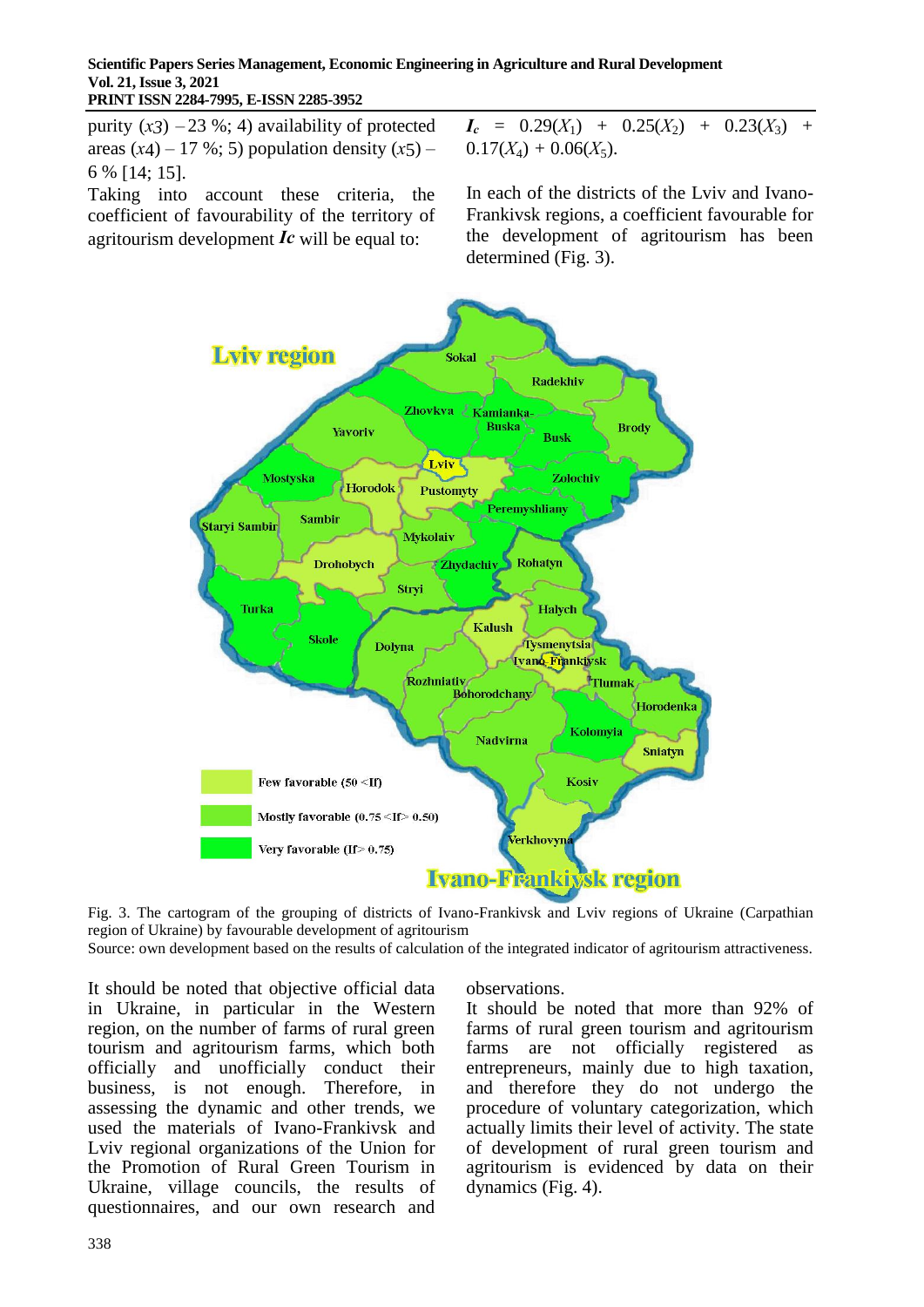

Fig. 4. Dynamics of farmsteads of rural tourism and agritourism farms in the Lviv and Ivano-Frankivsk regions of Ukraine in 2009–2019

Source: own research.

Note that the dynamics of increasing the number of agritourism farms in the study region of Ukraine is much more active than the dynamics of the market of agritourism services in conditions of low competition. The farmsteads of rural tourism are marked by even faster dynamics (Fig. 4) [15].

The study found that the agritourism business encourages rural communities to pay more attention to rural development, reforming transport infrastructure, educational and medical facilities, restoring local cultural institutions, architectural monuments,

ensuring environmental cleanliness, cluster development, and agritourism business planning etc.

Note that at the present stage, all national organizations of rural tourism in Europe have merged into the European Federation of Farm and Rural Tourism (Eurogites). The main goals of this organization are to promote the development of rural green tourism and<br>targeted investment in rural tourism investment development projects. Features of the organization of rural green tourism of different countries are given in Table 2.

Table 2. Features of organization of rural green tourism in different countries

| Country         | Features of the organization of rural green tourism                                                                            |
|-----------------|--------------------------------------------------------------------------------------------------------------------------------|
| <b>Italy</b>    | agritourism business is closely related to the resort, international specialization astronomical and                           |
|                 | tasting tourism                                                                                                                |
| <b>Austria</b>  | employment of guests in collecting herbs, preparing dairy products, grazing cattle, active mountain,<br>and ecological tourism |
| <b>Finland</b>  | ownerless houses located on the shores of protected lakes, and rivers                                                          |
| <b>Romania</b>  | there is a National Association of Rural and Cultural Tourism, specializing in ethnographic and<br>gastronomic tourism         |
| <b>Hungary</b>  | tax benefits, international specialization equestrian tourism                                                                  |
| <b>Poland</b>   | lack of close connection with the traditions of the country - only accommodation and meals                                     |
| <b>France</b>   | seaside farmsteads, horse farms, wine farmsteads, ski chalets, agro-cottages, castles, fishing houses                          |
| <b>Spain</b>    | rural hotels opened in the Canary and Balearic Islands, as well as in converted monasteries and<br>historic castles            |
| <b>Denmark</b>  | operates the National Association of Agritourism, specializing in cycling tourism                                              |
| <b>Iceland</b>  | categorization of rooms into three categories, categorization of guesthouses (A, B, C, D, T, F, G)                             |
| <b>Germany</b>  | most tourists come to participate in international fairs and trade shows                                                       |
| Great           | affordable prices, special discounts for children, NZT advertising, and information catalogues are                             |
| <b>Britain</b>  | printed                                                                                                                        |
| Source: $[5]$ . |                                                                                                                                |

It is worth noting the significant state support for programs to involve rural communities in green and agritourism in European countries. The European Union sees rural tourism as the main lever for the economic recovery of its rural areas. According to experts of the European Bank for Reconstruction and Development, the arrangement in the city of a native of rural areas is 20 times more expensive than creating conditions for his life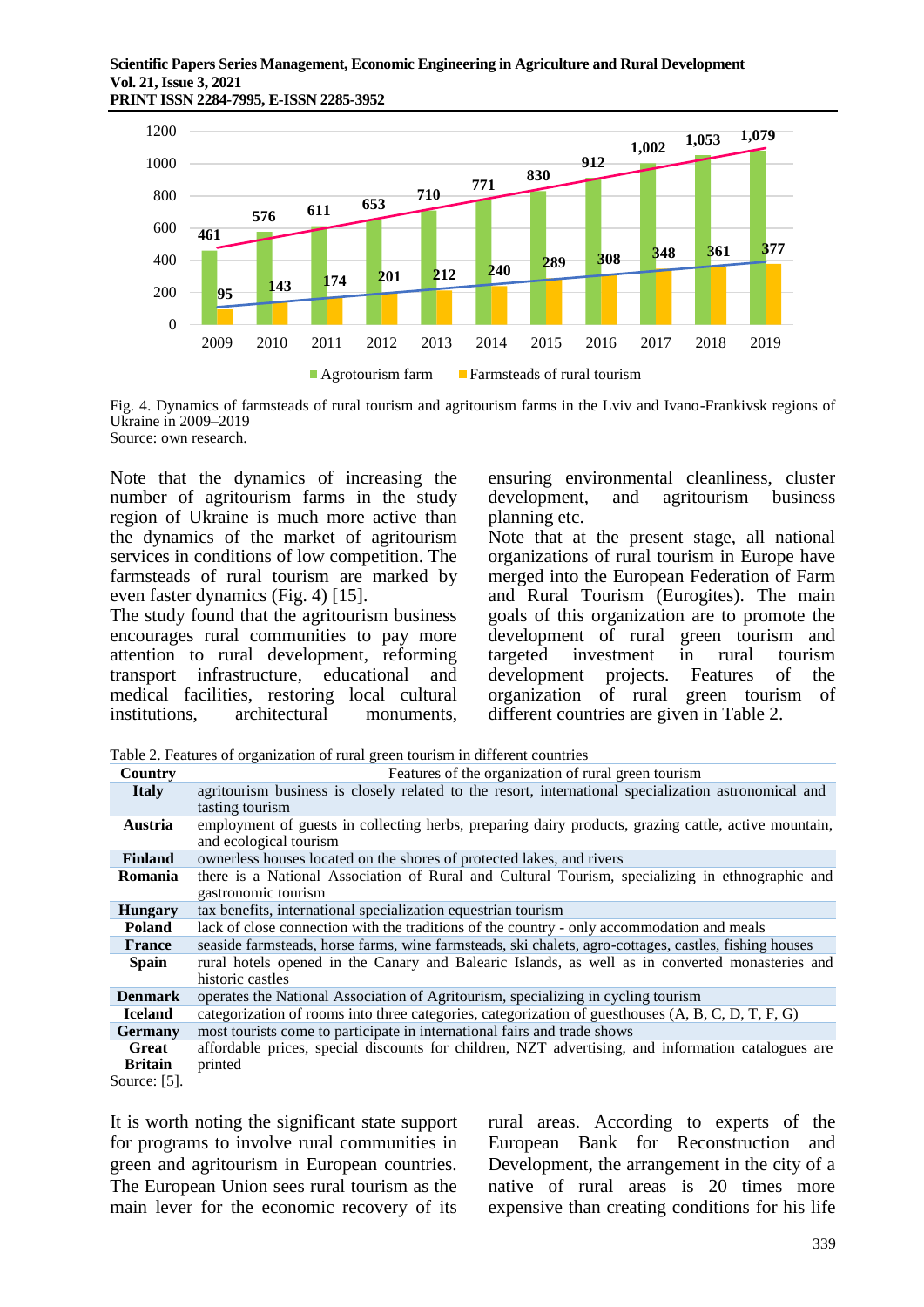and work in the countryside. It is also estimated that the income received from one bed-place is equivalent to the annual income of a farmer from one cow [46].

The classic European traditions and values of rural recreation have been professed by Great Britain for many decades. English tourism has an all-season character: it is very popular to spend not only summer vacations in this country but also to celebrate Christmas. In the UK, there is the National Organization for Rural Tourism and Agritourism, which provides accreditation for homes. The popularity of rural tourism has prompted British farmers to come together to offer a variety of services in their homes. For example, in the southwest of England, old farms are being restored, which are popular with tourists, where the increased level of comfort is combined with partially preserved old furniture [46].

In Europe, the leaders of the rural green tourism industry are Spain and France, where it has long grown into a highly profitable industry. Rural tourism in this country is represented by the National Organization of Holiday Homes and Green Tourism [13].

In Romania, the interests of agro-village owners are represented by the National Association of Rural, Ecological and Cultural Tourism. Rural tourism in this country is developing primarily in the Southern Carpathians and focuses on the same benefits as Ukraine, i.e. the preservation of the natural environment and ethnocultural traditions. Polish legislation clearly distinguishes the basic concepts and principles of rural green tourism from other types of tourist services provided in rural areas, but legally related to business activities. In rural tourism, the Polish government sees a source of development for regions that have natural resources to develop productive sectors of the economy [4]. Polish agritourism maintains its material base due to its connection with the countryside, agriculture, traditional architecture, and interior. The agritourism product offered by Polish farms is often reduced exclusively to accommodation and meals, but we know that the profitability of accommodation facilities

increases with the provision of, for example, other services [14].

In Ukraine, based on the Polish experience, there is also a system of environmental certification and voluntary categorization «Green Estate», which was developed by the All-Ukrainian Union for the Promotion of Rural Green Tourism. The certification scheme is based on the principles of reducing the harmful impact of agritourism facilities on the environment, support of folk traditions and crafts, support of the local economy, developing environmentally friendly types of entertainment and recreation [6]. Based on the study of the experience of different countries, it is possible to identify areas and prospects for the development of rural green tourism in Ukraine while improving the legislative regulation of rural green tourism (Table 3).

The first and so far the only special program known document on rural green tourism in Ukraine is the order of the Ministry of Agrarian Policy and Food of Ukraine "On approval of the Action Plan of the Ministry of Agrarian Policy of Ukraine for rural green tourism until 2019" № 24 from 18.01.2017, which provides for the implementation of a number of measures:

– organization of the study of the tourist resource of the regions in order to develop guidelines or the development of rural green tourism;

– promotion through the media and the Internet;

– participation in the development and implementation of special regional programs to support the development of this type of tourism;

– training of specialists for work in the field of rural green tourism, participation in the presentation of the product of rural green tourism in the regions among the population in order to generate demand;

– involvement of farms and private farms in the provision of services in the field of rural green tourism;

– development of a road map for the functioning of rural green tourism in Ukraine and others [17].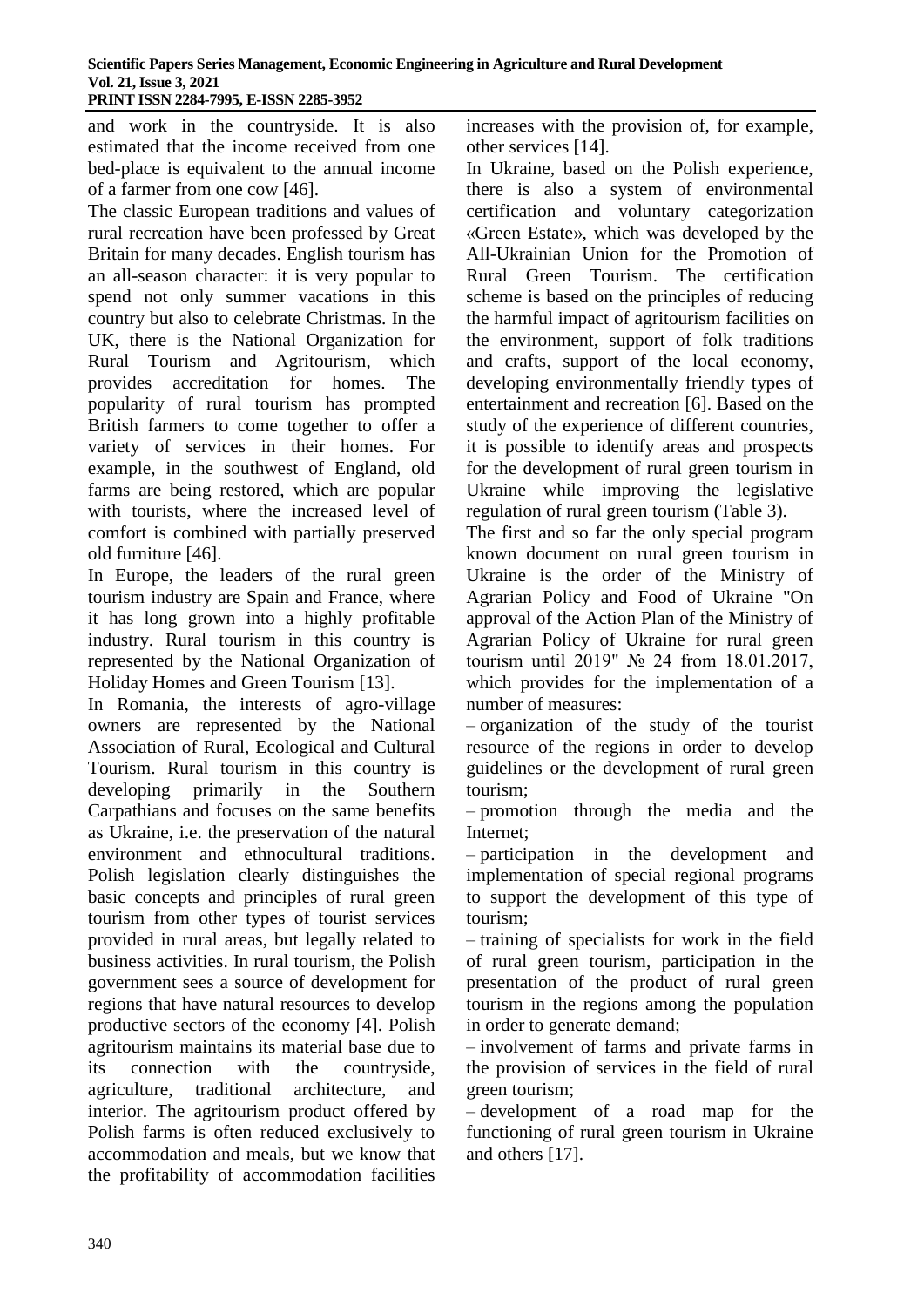Table 3. Directions and prospects of agricultural green tourism development in Ukraine on the basis of world experience

| Country with similar<br>experience                    | Direction of agricultural green tourism development in Ukraine                                                                                                                                |
|-------------------------------------------------------|-----------------------------------------------------------------------------------------------------------------------------------------------------------------------------------------------|
| Germany, Italy,<br>Austria, Poland,<br><b>Hungary</b> | preferential tax regime                                                                                                                                                                       |
| <b>France</b>                                         | joint development of rural areas and tourism with financial support from the private<br>sector and government coordination; division of the district into recreation areas and<br>green areas |
| <b>Italy</b>                                          | development of agritourism business is connected with the resort, specialization on<br>gastronomic and tasting rounds                                                                         |
| <b>Italy, Spain</b>                                   | the emergence of special hotels in the countryside near the monasteries                                                                                                                       |
| <b>Austria</b>                                        | employment of guests in collecting herbs, cooking dairy products,<br>grazing cattle                                                                                                           |
| <b>France</b>                                         | seaside farmsteads, horse farms, wine farmsteads, fishing houses                                                                                                                              |
| Romania                                               | ethnographic types of rural green tourism                                                                                                                                                     |
| $C_{\text{mass}}$ $\left[\text{E}\right]$             |                                                                                                                                                                                               |

Source: [5].

It should be noted that significant support for rural green tourism is provided by the Union for the Promotion of Rural Green Tourism in Ukraine, the main purpose of which is to meet public economic, social, cultural, and environmental interests by promoting rural green tourism by promoting rural hospitality and related cultural heritage; assistance in increasing the employment of the rural population, providing advisory services in the field of rural green tourism.

### **CONCLUSIONS**

According to the results of the work, it was established that conducting agritourism activities in the studied regions of Ukraine allowed the rural population to receive new and additional types of income, which in turn contributed to improving their living standards and development of rural areas in general. Unique nature, powerful recreational resources, available human resources, and rich culture make attractive rural areas of the Western region of Ukraine, which are developing dynamically with the development of agritourism services.

Thus, we believe that among the main areas of rural green tourism in Ukraine are:

– creation of favourable conditions for obtaining tax benefits and loans for owners of farmsteads;

– advertising of agricultural services, issue of various guides, distribution of various types of agritourism business, including resort

specialization of rural green tourism.

Thus, in the conditions of permanent economic crisis, rural green tourism in Ukraine is becoming a good alternative to expensive foreign resorts and advertised routes, because many citizens of Ukraine will be able to choose for active recreation rural estates of the Ukrainian Carpathians, Podillia, or Dnipro regions of Ukraine.

### **REFERENCES**

[1]Agres, O., Sadura, O., Shmatkovska, T., Zelenko, S., 2020, Development and evaluation of efficiency of leasing activities in agricultural sector of Ukraine. Scientific Papers: Series «Management, Economic Engineering in Agriculture and rural development», Vol. 20(3): 53-60.

[2]Apostolyuk, O., Shmatkovska, T., Chykalo, I., Husak, A., 2020, Assessment of the rural population economic activity in the system of united territorial communities development: a case study of Volyn Region, Ukraine. Scientific Papers: Management, Economic Engineering in Agriculture and Rural Development, Vol. 20(3): 99-108.

[3]Binert, O., Sodoma, R., Sadovska, I., Begun, S., Shmatkovska, T., Balash, L., 2021, Mechanisms for improving economic relations in the milk subcomplex of the agricultural sector: a case study of Ukraine. Scientific Papers Series "Management, Economic Engineering in Agriculture and Rural Development". Vol. 21(2): 101-110.

[4]Chaliuk, Y., Dovhanyk, N., Kurbala, N., Komarova, K., Kovalchuk, N., 2021, The digital economy in a global environment. AD ALTA: Journal of Interdisciplinary Research. Vol.11, Special issue XVII: 143-148.

[5]Chegley V. M., 2011, World experience in the development of rural green tourism. Scientific Bulletin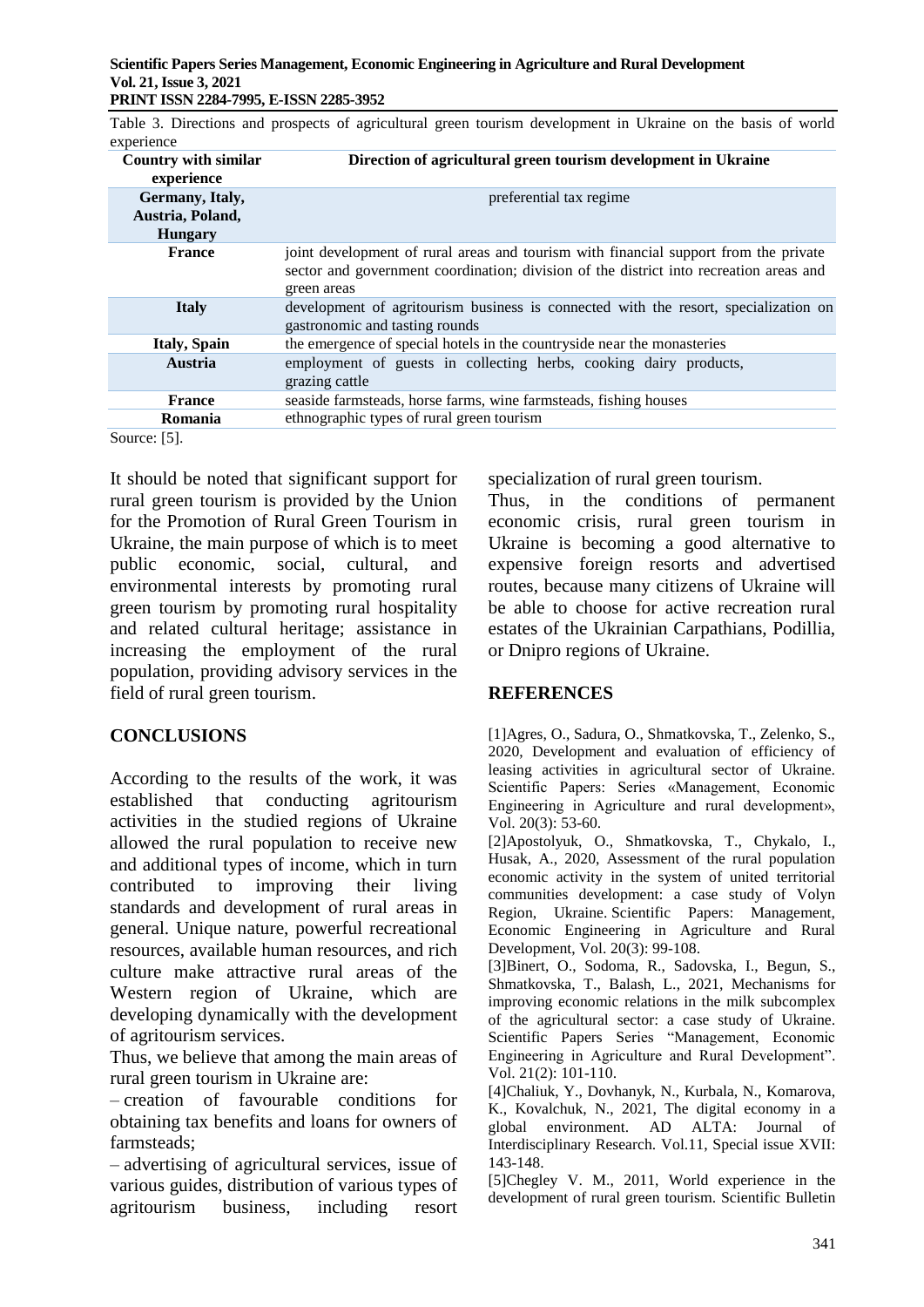of Uzhhorod University. Economics series. Special issue 33. Part 3: 203-207.

[6]Drobotya, Ya., Baldzhy, M., Pecheniuk, A., Savelchuk, I., Hryhorenko, D., & Kulinich, T., 2021, Overcoming Poverty and Social Inequality in Third World Countries (Latin America, Africa). International Journal of Computer Science and Network Security. Vol(3): 295-303.

[7]Dziamulych M., Moskovchuk A., Vavdiiuk N., Kovalchuk N., Kulynych M., Naumenko, N., 2021, Analysis and economic and mathematical modeling in the process of forecasting the financial capacity of milk processing enterprises of the agro-industrial sector: a case study of Volyn region, Ukraine. Scientific Papers Series "Management, Economic Engineering in Agriculture and Rural Development". Vol. 21(1): 259- 272.

[8]Dziamulych, M., Sadovska I., Shmatkovska T., Nahirska K., Nuzhna O., Gavryliuk O., 2020, The study of the relationship between rural population spending on peasant households with the main socioeconomic indicators: a case study of Volyn region, Ukraine. Scientific Papers: Series «Management, Economic Engineering in Agriculture and rural development», Vol. 20(2): 217-222.

[9]Dziamulych, M., Shmatkovska, T., Gordiichuk, A., Korobchuk, T., 2020, Estimating peasant farms income and the standard of living of a rural population based on multi-factorial econometric modeling: a case study of Ukraine. Scientific Papers: Series «Management, Economic Engineering in Agriculture and rural development», Vol. 20(1): 199-206.

[10]Dziamulych M., Yakubiv V., Shubala I., Filiuk D., Korobchuk L., 2020, Analysis and evaluation of the rural labour market and employment of the rural population: a case study of Volyn region, Ukraine. Scientific Papers Series "Management, Economic Engineering in Agriculture and Rural Development", Vol. 20(4): 165-174.

[11]European Bank for Reconstruction and Development. Retrieved from: http://www.ebrd.com (Accessed on 1 Jul. 2021).

[12]Hutkevych, S. O., Gaba, M. I., Korinyako, M. D., 2016, Attractiveness of the Ukrainian Carpathians. Кyiv. 212 p.

[13]Kryvovyazyuk I., Otlyvanska G., Shostak L., Sak T., Yushchyshyna L., Volynets I., Myshko О., Oleksandrenko І., Visyna T., 2021, Business diagnostics as auniversal tool for stady of state and determination of corporations development direction sand strategies. Academy of Strategic Management Journal. Vol. 20(2).

[14]Lypchuk, V. V., Lypchuk, N. V., 2008, Agrotourism: organizational and economic principles of development. Lviv. 160 p.

[15]Lypchuk, V., Kotliński, V., Dydiv, I., 2015, Use of agritourism facilities in the Carpathian region of Ukraine. Mistress and finance. Common challenges to the development of the Polish economy and Europe. Vol. 6: 147-158.

[16]Lytvyn, I. V., Nek, M. O., 2013. Problems and prospects of rural green tourism development in the region. Regional Economy. Vol. 2: 81-88.

[17]Main Department of Statistics in Ivano-Frankivsk region. Retrieved from: http://www.ifstat.gov.ua (Accessed on 1 Jul. 2021).

[18]Main Department of Statistics in Lviv region. Retrieved from: http://www.lv.ukrstat.gov.ua (Accessed on 1 Jul. 2021).

[19]Marcuta, L., Popescu, A., Marcuta, A., Tindeche, C., Smedescu, D., 2021, The impact of the COVID-19 crisis on tourism and its recover possibilities. Scientific Papers Series "Management, Economic Engineering in Agriculture and Rural Development". Vol. 21(1): 495- 500.

[20]Marmul, L. O., & Romanyuk, I. A., 2017, The potential of business competitiveness in the field of rural green tourism. Bulletin of Berdyansk University of Management and Business. Vol. 1: 47-51.

[21]Popescu, A., 2018, A Statistical overview on the agrotourist guesthouses versus tourist guesthouses of the county of Sibiu, Romania. Scientific Papers Series "Management, Economic Engineering in Agriculture and Rural Development". Vol. 18(2): 347-358.

[22]Popescu, A., 2018, Analysis of Agro-Tourism Concentration in Romania. Vision 2020: sustainable economic development and application of innovation management. 32rd International-Business-Information-Management-Association (IBIMA) Conference: 4315- 4329.

[23]Popescu, A., 2021, The impact of COVID-19 pandemic on Romania's tourist flows in the year 2020. Scientific Papers Series "Management, Economic Engineering in Agriculture and Rural Development". Vol. 21(1): 655-666.

[24]Popescu, A., 2019, Trends and Correlations between Accommodation Capacity and Tourist Flows in the EU-28 Top 10 Tourist Destinations in the Period 2008-2017. Education excellence and innovation management through vision 2020. 33rd International-Business-Information-Management-Association

(IBIMA) Conference: 1253-1270.

[25]Popescu, A., 2019, Tourism and Travel Competitiveness in the European Union New Member States. Education excellence and innovation management through vision 2020. 33rd International-Business-Information-Management-Association

(IBIMA) Conference: 3316-3333.

[26]Popescu, A., 2018, Tourist arrivals concentration a case study in Romania's central area. Scientific Papers Series "Management, Economic Engineering in Agriculture and Rural Development". Vol. 18(3): 331- 337.

[27]Popescu, A., Hontus, A. C., Caratus-Stanciu, M., 2020, Trends and changes in tourist flow in Romania in the period 2009-2018. Scientific Papers Series "Management, Economic Engineering in Agriculture and Rural Development". Vol. 20(1): 425-436.

[28]Popescu, A., Marcuta, A., Marcuta, L., Tindeche, C., 2021, Trends in Romania's tourism demand and offer in the mountain resorts during the period 2010-